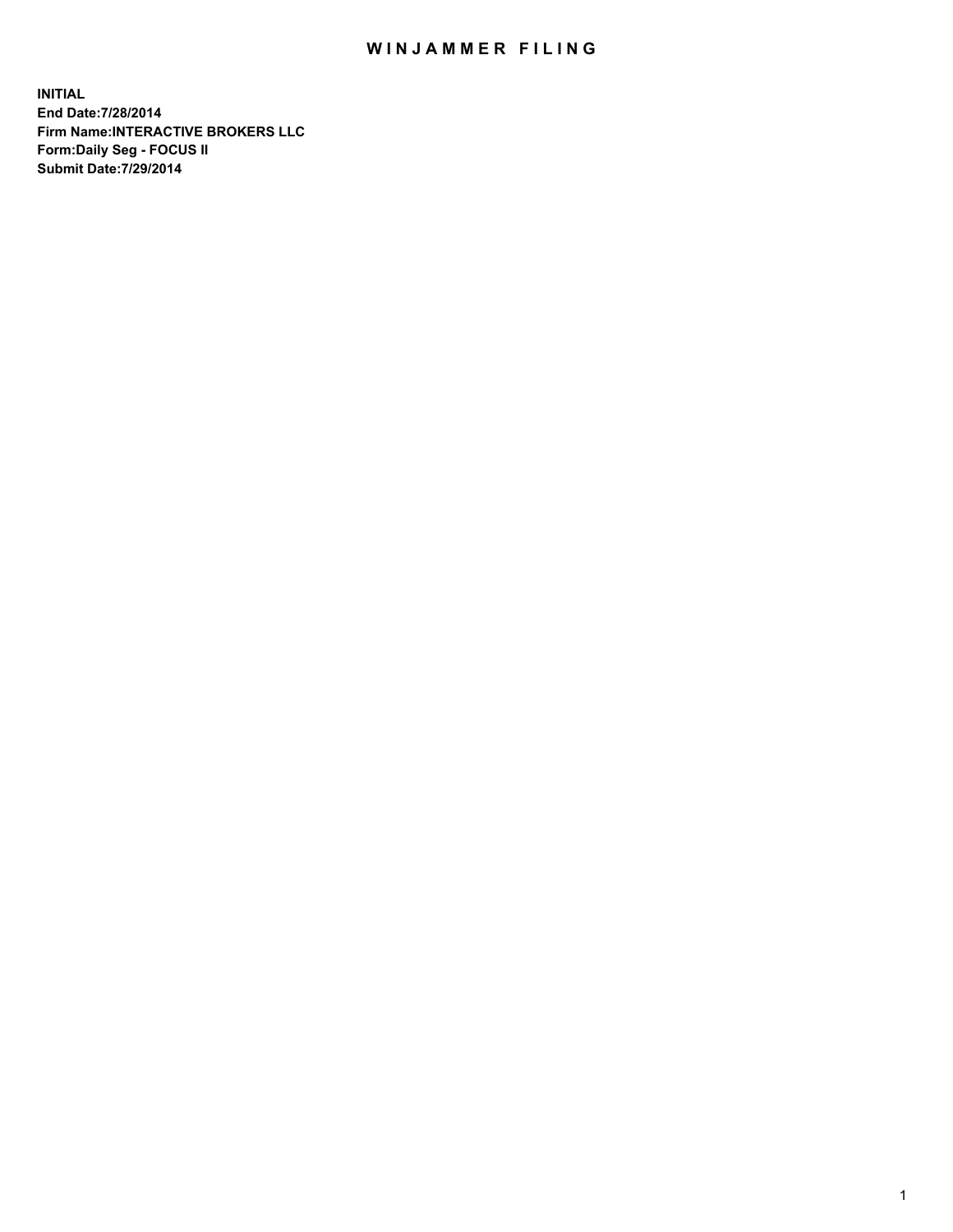## **INITIAL End Date:7/28/2014 Firm Name:INTERACTIVE BROKERS LLC Form:Daily Seg - FOCUS II Submit Date:7/29/2014 Daily Segregation - Cover Page**

| Name of Company<br><b>Contact Name</b><br><b>Contact Phone Number</b><br><b>Contact Email Address</b>                                                                                                                                                                                                                          | <b>INTERACTIVE BROKERS LLC</b><br><b>Michael Ellman</b><br>203-422-8926<br>mellman@interactivebrokers.co<br>$m$ |
|--------------------------------------------------------------------------------------------------------------------------------------------------------------------------------------------------------------------------------------------------------------------------------------------------------------------------------|-----------------------------------------------------------------------------------------------------------------|
| FCM's Customer Segregated Funds Residual Interest Target (choose one):<br>a. Minimum dollar amount: ; or<br>b. Minimum percentage of customer segregated funds required:% ; or<br>c. Dollar amount range between: and; or<br>d. Percentage range of customer segregated funds required between:% and%.                         | <u>0</u><br><u>0</u><br>155,000,000 245,000,000<br>0 <sub>0</sub>                                               |
| FCM's Customer Secured Amount Funds Residual Interest Target (choose one):<br>a. Minimum dollar amount: ; or<br>b. Minimum percentage of customer secured funds required:% ; or<br>c. Dollar amount range between: and; or<br>d. Percentage range of customer secured funds required between:% and%.                           | <u>0</u><br>0<br>80,000,000 120,000,000<br>0 <sub>0</sub>                                                       |
| FCM's Cleared Swaps Customer Collateral Residual Interest Target (choose one):<br>a. Minimum dollar amount: ; or<br>b. Minimum percentage of cleared swaps customer collateral required:% ; or<br>c. Dollar amount range between: and; or<br>d. Percentage range of cleared swaps customer collateral required between:% and%. | $\overline{\mathbf{0}}$<br>$\underline{\mathbf{0}}$<br>0 <sub>0</sub><br>0 <sub>0</sub>                         |
| Current ANC:on<br><b>Broker Dealer Minimum</b><br>Debit/Deficit - CustomersCurrent AmountGross Amount<br>Domestic Debit/Deficit<br>Foreign Debit/Deficit                                                                                                                                                                       | 2,203,250,085 28-JUL-2014<br>342,281,423<br>2,984,099<br>2,657,9720                                             |
| Debit/Deficit - Non CustomersCurrent AmountGross Amount<br>Domestic Debit/Deficit<br>Foreign Debit/Deficit<br>Proprietary Profit/Loss<br>Domestic Profit/Loss                                                                                                                                                                  | 0 <sub>0</sub><br>0 <sub>0</sub><br><u>0</u>                                                                    |
| Foreign Profit/Loss<br>Proprietary Open Trade Equity<br>Domestic OTE<br>Foreign OTE<br><b>SPAN</b><br><b>Customer SPAN Calculation</b>                                                                                                                                                                                         | <u>0</u><br><u>0</u><br><u>0</u><br>1,086,070,163                                                               |
| Non-Customer SPAN Calcualation<br><b>Proprietary Capital Charges</b><br>Minimum Dollar Amount Requirement<br>Other NFA Dollar Amount Requirement                                                                                                                                                                               | 13,371,387<br><u>0</u><br>20,000,000 [7465]<br>21,328,596 [7475]                                                |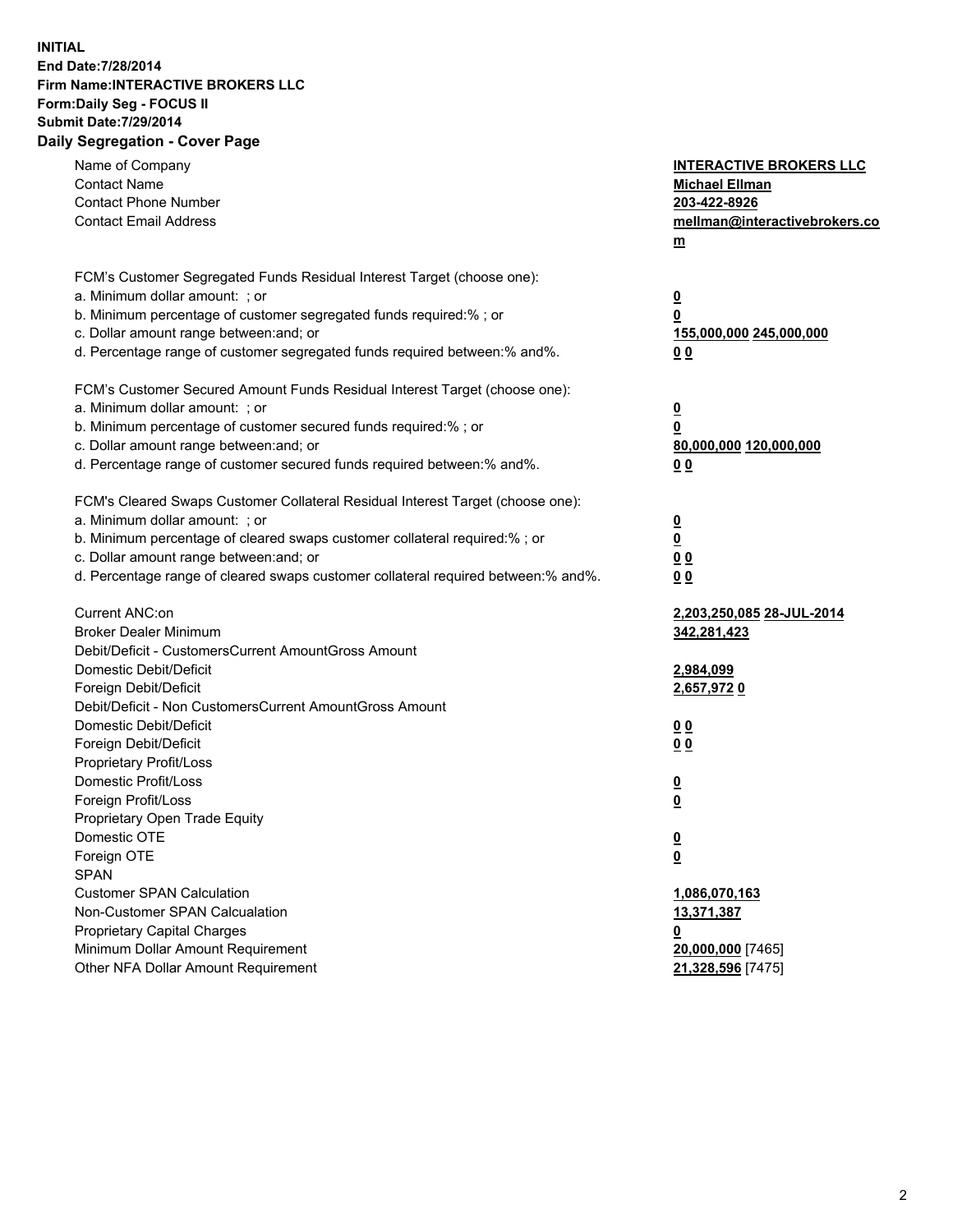## **INITIAL End Date:7/28/2014 Firm Name:INTERACTIVE BROKERS LLC Form:Daily Seg - FOCUS II Submit Date:7/29/2014 Daily Segregation - Secured Amounts**

|     | Dany Ocgregation - Oceanea Annoanta                                                         |                                   |
|-----|---------------------------------------------------------------------------------------------|-----------------------------------|
|     | Foreign Futures and Foreign Options Secured Amounts                                         |                                   |
|     | Amount required to be set aside pursuant to law, rule or regulation of a foreign            | $0$ [7305]                        |
|     | government or a rule of a self-regulatory organization authorized thereunder                |                                   |
| 1.  | Net ledger balance - Foreign Futures and Foreign Option Trading - All Customers             |                                   |
|     | A. Cash                                                                                     | 306,656,909 [7315]                |
|     | B. Securities (at market)                                                                   | $0$ [7317]                        |
| 2.  | Net unrealized profit (loss) in open futures contracts traded on a foreign board of trade   | 1,500,554 [7325]                  |
| 3.  | Exchange traded options                                                                     |                                   |
|     | a. Market value of open option contracts purchased on a foreign board of trade              | 102,734 [7335]                    |
|     | b. Market value of open contracts granted (sold) on a foreign board of trade                | -555,462 [7337]                   |
| 4.  | Net equity (deficit) (add lines 1.2. and 3.)                                                | 307,704,735 [7345]                |
| 5.  | Account liquidating to a deficit and account with a debit balances - gross amount           | 2,657,972 [7351]                  |
|     | Less: amount offset by customer owned securities                                            | 0 [7352] 2,657,972 [7354]         |
| 6.  | Amount required to be set aside as the secured amount - Net Liquidating Equity              | 310,362,707 [7355]                |
|     | Method (add lines 4 and 5)                                                                  |                                   |
| 7.  | Greater of amount required to be set aside pursuant to foreign jurisdiction (above) or line | 310,362,707 [7360]                |
|     | 6.                                                                                          |                                   |
|     | FUNDS DEPOSITED IN SEPARATE REGULATION 30.7 ACCOUNTS                                        |                                   |
| 1.  | Cash in banks                                                                               |                                   |
|     | A. Banks located in the United States                                                       | 342,373,350 [7500]                |
|     | B. Other banks qualified under Regulation 30.7                                              | 0 [7520] 342,373,350 [7530]       |
| 2.  | Securities                                                                                  |                                   |
|     | A. In safekeeping with banks located in the United States                                   | $0$ [7540]                        |
|     | B. In safekeeping with other banks qualified under Regulation 30.7                          | 0 [7560] 0 [7570]                 |
| 3.  | Equities with registered futures commission merchants                                       |                                   |
|     | A. Cash                                                                                     | $0$ [7580]                        |
|     | <b>B.</b> Securities                                                                        | $0$ [7590]                        |
|     | C. Unrealized gain (loss) on open futures contracts                                         | $0$ [7600]                        |
|     | D. Value of long option contracts                                                           | $0$ [7610]                        |
|     | E. Value of short option contracts                                                          | 0 [7615] 0 [7620]                 |
| 4.  | Amounts held by clearing organizations of foreign boards of trade                           |                                   |
|     | A. Cash                                                                                     | $0$ [7640]                        |
|     | <b>B.</b> Securities                                                                        | $0$ [7650]                        |
|     | C. Amount due to (from) clearing organization - daily variation                             | $0$ [7660]                        |
|     | D. Value of long option contracts                                                           | $0$ [7670]                        |
| 5.  | E. Value of short option contracts                                                          | 0 [7675] 0 [7680]                 |
|     | Amounts held by members of foreign boards of trade<br>A. Cash                               |                                   |
|     | <b>B.</b> Securities                                                                        | 61,095,907 [7700]                 |
|     |                                                                                             | $0$ [7710]                        |
|     | C. Unrealized gain (loss) on open futures contracts<br>D. Value of long option contracts    | 688,719 [7720]<br>102,731 [7730]  |
|     | E. Value of short option contracts                                                          | -555,446 [7735] 61,331,911 [7740] |
| 6.  | Amounts with other depositories designated by a foreign board of trade                      | 0 [7760]                          |
| 7.  | Segregated funds on hand                                                                    | $0$ [7765]                        |
| 8.  | Total funds in separate section 30.7 accounts                                               | 403,705,261 [7770]                |
| 9.  | Excess (deficiency) Set Aside for Secured Amount (subtract line 7 Secured Statement         | 93,342,554 [7380]                 |
|     | Page 1 from Line 8)                                                                         |                                   |
| 10. | Management Target Amount for Excess funds in separate section 30.7 accounts                 | 80,000,000 [7780]                 |
| 11. | Excess (deficiency) funds in separate 30.7 accounts over (under) Management Target          | 13,342,554 [7785]                 |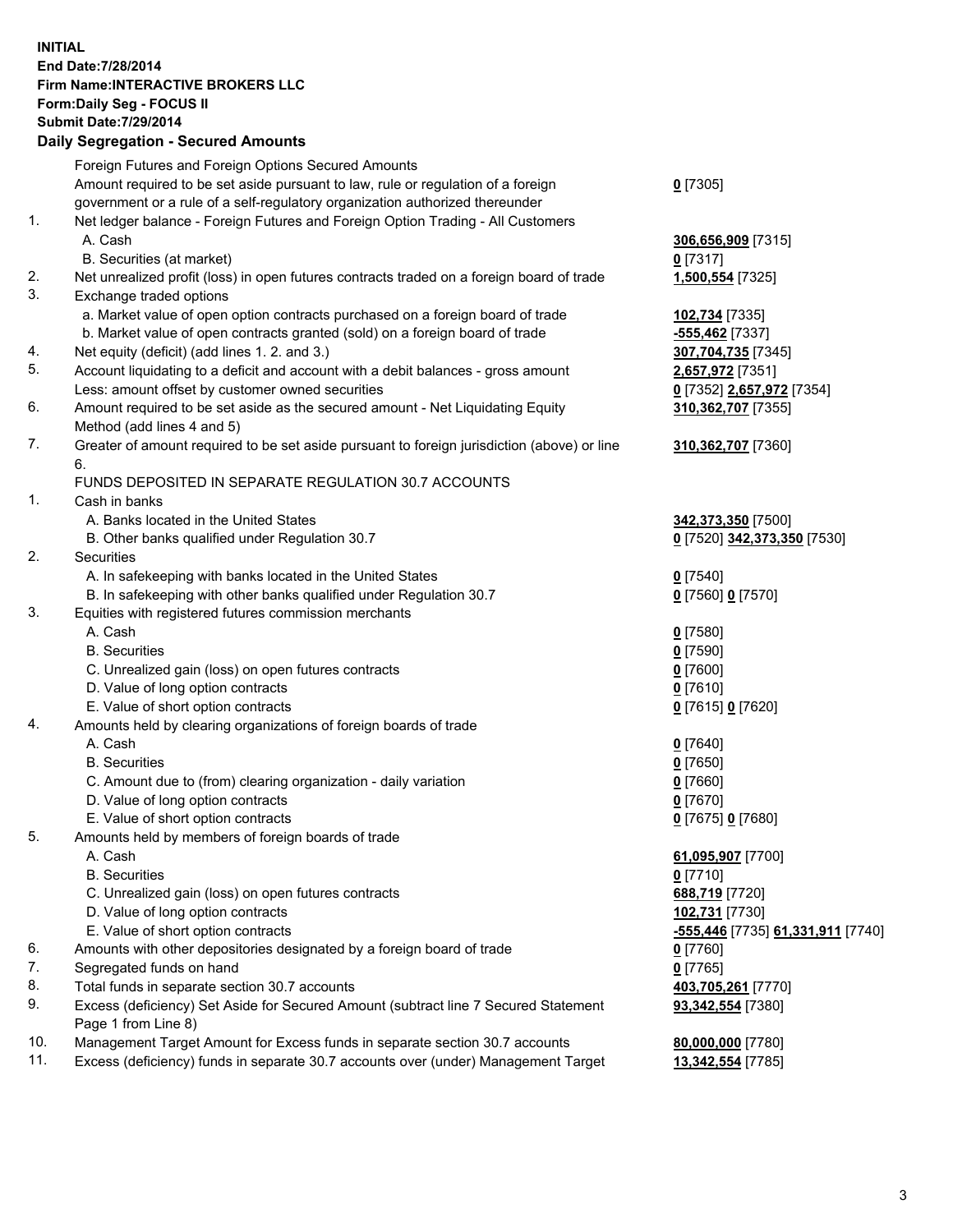**INITIAL End Date:7/28/2014 Firm Name:INTERACTIVE BROKERS LLC Form:Daily Seg - FOCUS II Submit Date:7/29/2014 Daily Segregation - Segregation Statement** SEGREGATION REQUIREMENTS(Section 4d(2) of the CEAct) 1. Net ledger balance A. Cash **2,269,117,858** [7010] B. Securities (at market) **0** [7020] 2. Net unrealized profit (loss) in open futures contracts traded on a contract market **-60,220,015** [7030] 3. Exchange traded options A. Add market value of open option contracts purchased on a contract market **65,034,162** [7032] B. Deduct market value of open option contracts granted (sold) on a contract market **-138,241,574** [7033] 4. Net equity (deficit) (add lines 1, 2 and 3) **2,135,690,431** [7040] 5. Accounts liquidating to a deficit and accounts with debit balances - gross amount **2,984,099** [7045] Less: amount offset by customer securities **0** [7047] **2,984,099** [7050] 6. Amount required to be segregated (add lines 4 and 5) **2,138,674,530** [7060] FUNDS IN SEGREGATED ACCOUNTS 7. Deposited in segregated funds bank accounts A. Cash **290,002,082** [7070] B. Securities representing investments of customers' funds (at market) **1,041,354,563** [7080] C. Securities held for particular customers or option customers in lieu of cash (at market) **0** [7090] 8. Margins on deposit with derivatives clearing organizations of contract markets A. Cash **26,219,141** [7100] B. Securities representing investments of customers' funds (at market) **109,449,740** [7110] C. Securities held for particular customers or option customers in lieu of cash (at market) **0** [7120] 9. Net settlement from (to) derivatives clearing organizations of contract markets **444,697** [7130] 10. Exchange traded options A. Value of open long option contracts **1,429,494** [7132] B. Value of open short option contracts **-3,979,774** [7133] 11. Net equities with other FCMs A. Net liquidating equity **-35,970,523** [7140] B. Securities representing investments of customers' funds (at market) **929,882,552** [7160] C. Securities held for particular customers or option customers in lieu of cash (at market) **0** [7170] 12. Segregated funds on hand **0** [7150] 13. Total amount in segregation (add lines 7 through 12) **2,358,831,972** [7180] 14. Excess (deficiency) funds in segregation (subtract line 6 from line 13) **220,157,442** [7190] 15. Management Target Amount for Excess funds in segregation **155,000,000** [7194]

16. Excess (deficiency) funds in segregation over (under) Management Target Amount Excess

**65,157,442** [7198]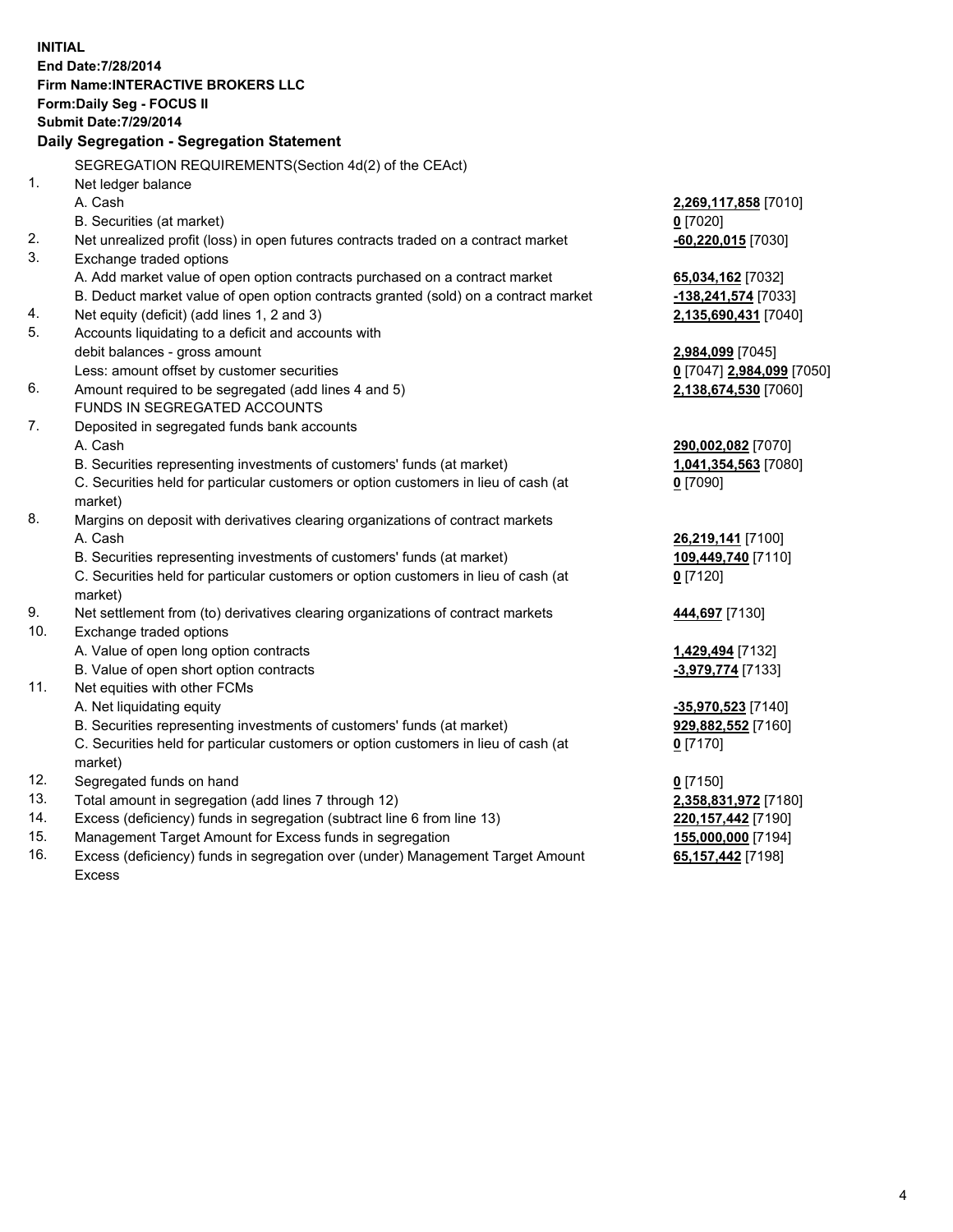## **INITIAL End Date:7/28/2014 Firm Name:INTERACTIVE BROKERS LLC Form:Daily Seg - FOCUS II Submit Date:7/29/2014 Daily Segregation - Supplemental**

| $\blacksquare$ | Total gross margin deficiencies - Segregated Funds Origin                              | 514,048 [9100] |  |
|----------------|----------------------------------------------------------------------------------------|----------------|--|
| $\blacksquare$ | Total gross margin deficiencies - Secured Funds Origin                                 | 27,803 [9101]  |  |
| $\blacksquare$ | Total gross margin deficiencies - Cleared Swaps Customer Collateral Funds Origin       | $0$ [9102]     |  |
| $\blacksquare$ | Total gross margin deficiencies - Noncustomer and Proprietary Accounts Origin          | $0$ [9103]     |  |
| $\blacksquare$ | Total number of accounts contributing to total gross margin deficiencies - Segregated  | $6$ [9104]     |  |
|                | Funds Origin                                                                           |                |  |
| $\blacksquare$ | Total number of accounts contributing to total gross margin deficiencies - Secured     | 1 [9105]       |  |
|                | Funds Origin                                                                           |                |  |
| $\blacksquare$ | Total number of accounts contributing to the total gross margin deficiencies - Cleared | $0$ [9106]     |  |
|                | Swaps Customer Collateral Funds Origin                                                 |                |  |
| $\blacksquare$ | Total number of accounts contributing to the total gross margin deficiencies -         | $0$ [9107]     |  |
|                | Noncustomer and Proprietary Accounts Origin                                            |                |  |
|                | Llebend e contrafibe finele deilu mensin senert the EOM uses to issue mensin selle     |                |  |

Upload a copy of the firm's daily margin report the FCM uses to issue margin calls which corresponds with the reporting date.